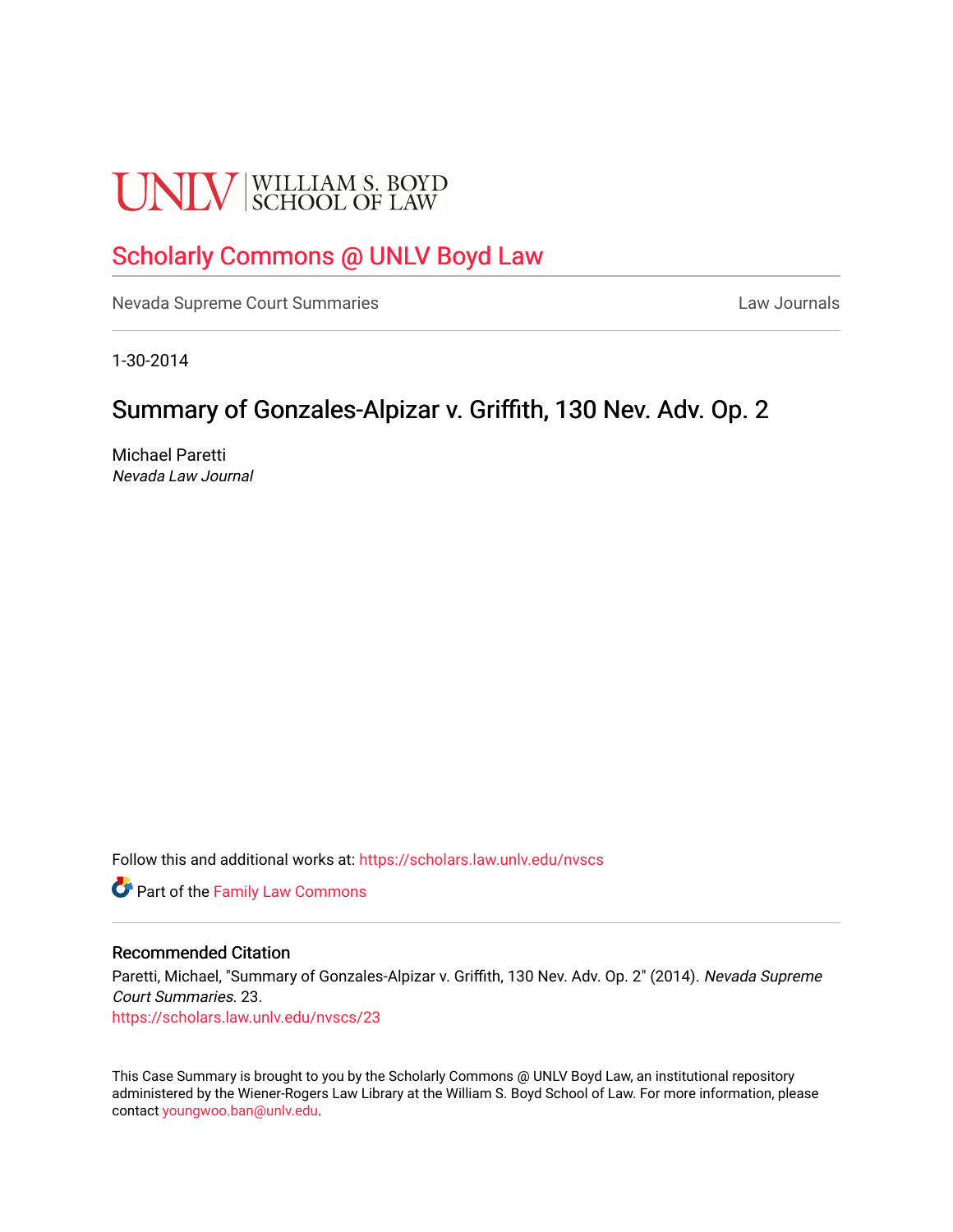*Gonzales-Alpizar v. Griffith,* 130 Nev. Adv. Op. 2 (Jan. 30, 2014) 1

### FAMILY LAW: INTERNATIONAL MARITAL DECREES

#### **Summary**

The Court determined two issues: (1) whether the Uniform Interstate Family Support Act (UIFSA) allows for the enforcement of a foreign support order; and (2) whether a foreign support order is enforceable under the doctrine of comity.

#### **Disposition**

Foreign support orders are not enforceable in Nevada unless the foreign nation meets the specific requirements of UIFSA as enacted in Nevada.<sup>2</sup> Furthermore, the doctrine of comity will only apply when the foreign nation has laws substantially similar to the state in which the party is attempting to enforce the order in.

#### **Factual and Procedural History**

Edwin Griffith, a citizen of Nevada, and Gabriela Gonzales-Alpizar, a citizen of Costa Rica, married in 1999. Prior to the marriage, the two parties entered into a premarital agreement which, *inter alia*, waived any claim for alimony or child support. The premarital agreement also declared that Nevada law would govern the premarital agreement's execution and performance. In 2005, the couple divorced. Griffith failed to answer the complaint in a Costa Rican court and the court entered a default judgment against him, ordering him to pay child support and spousal support. Ms. Gonzales-Alpizar allegedly did not provide accurate information in regard to her financial situation and the existence of the couple's premarital agreement.

#### **Discussion**

# *The 2005 Costa Rican support order is not enforceable under UIFSA*

Under Nevada law, UIFSA will apply if the foreign state meets certain provisions. To be considered a "state," the foreign country must either: (1) be declared a foreign reciprocating country under federal law, (2) the state's attorney general has declared the country a "state" because it has reciprocal provisions ensuring the enforcement of support orders, or (3) the country has enacted law or established procedures for enforcing support orders that are substantially similar to those under UIFSA.<sup>3</sup> Neither party disputed that Costa Rica is not a foreign reciprocating country under federal law. Furthermore, the Attorney General has not declared Costa Rica to be a foreign country in which reciprocal provisions will be made to ensure the enforceability of foreign support orders.<sup>4</sup> Lastly, it was not shown that Costa Rica has laws or procedures that allow for a foreign judgment to be recognized, i.e., laws on reciprocity,

<sup>&</sup>lt;sup>1</sup> By Michael Paretti.

<sup>&</sup>lt;sup>2</sup> NEV. REV. STAT. Ch. 130. (2013).<br><sup>3</sup> NEV. REV. STAT. § 130.10179(2) (2013).<br><sup>4</sup> *See* NEV. REV. STAT. § 130.035(1) (2013).